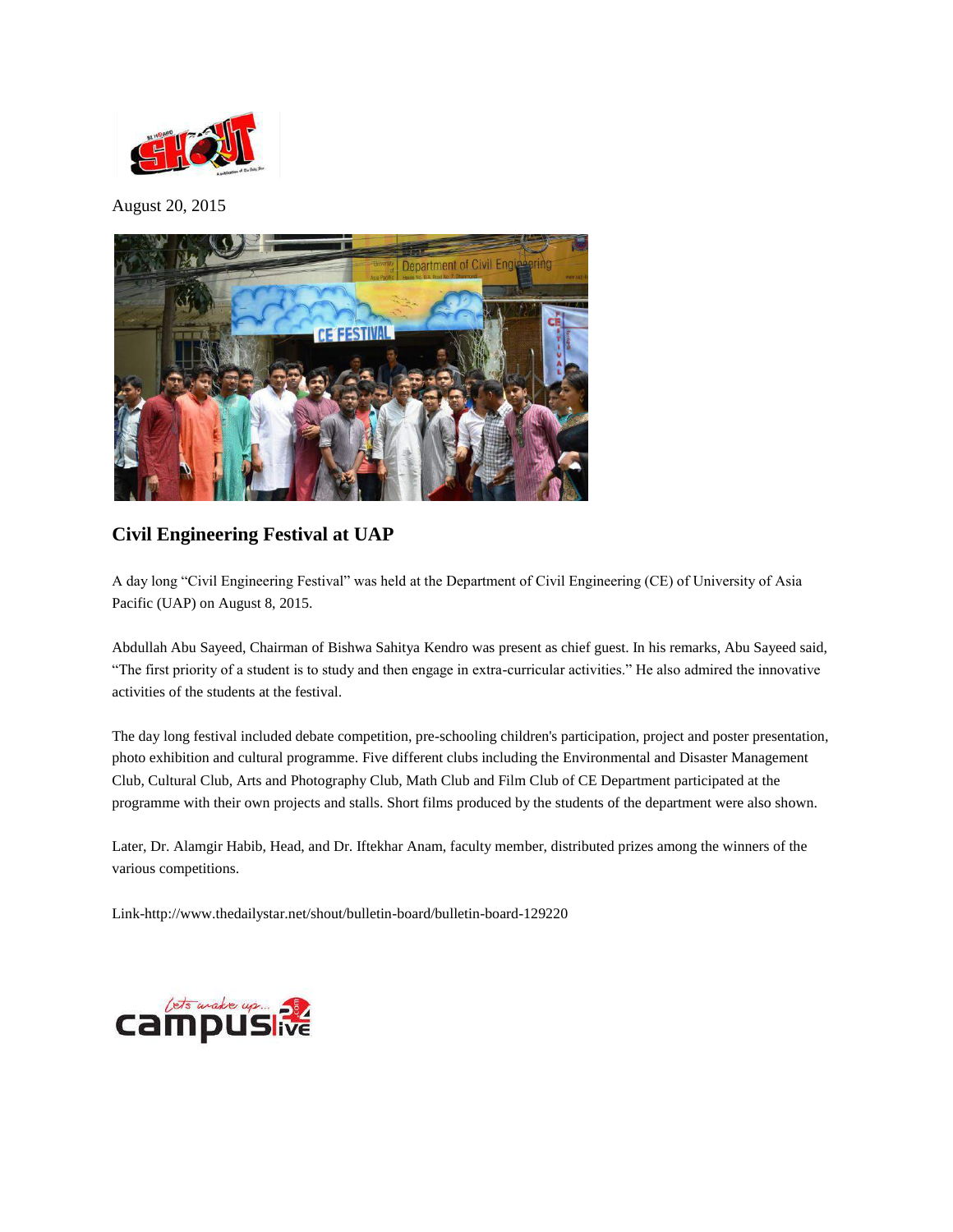## **Civil Engineering Festival At UAP**

August 9, 2015



**UAP Live:** A day long 'Civil Engineering festival' was held at the Department of Civil Engineering (CE) of University of Asia Pacific (UAP).

Abdullah Abu Sayeed, Chairman of Bishwa Sahitya Kendro presented as Chief Guest.

In his remarks, Abu Sayeed said, 'the first priority of a student is to study then extra-curriculum activities. He also admired the innovative activities of the students at the festival.'

The day long festival included Debate competition, Pre-schooling children's participation, Project and Poster presentation, Photo exhibition and Cultural program.

Five different clubs including the Environmental and Disaster Management Club, Cultural Club, Arts and Photography Club, Math Club and Film Club of CE Department took part in the program with their own projects and the stalls. Short films produced by the students of the Department were also shown in the program.

Link-http: //www.campuslive24.com/en/campus/2015/08/09/civil-engineering-festival-at-uap

## PRNEWSBD.COM

Civil Engineering Festival held at UAP

August 9, 2015

A day long 'Civil Engineering festival' was held at the Department of Civil Engineering (CE) of University of Asia Pacific (UAP) on Friday, 08 August 2015, a press release said Sunday. Abdullah Abu Sayeed, Chairman of Bishwa Sahitya Kendro was present as Chief Guest. Abu Sayeed is also writer,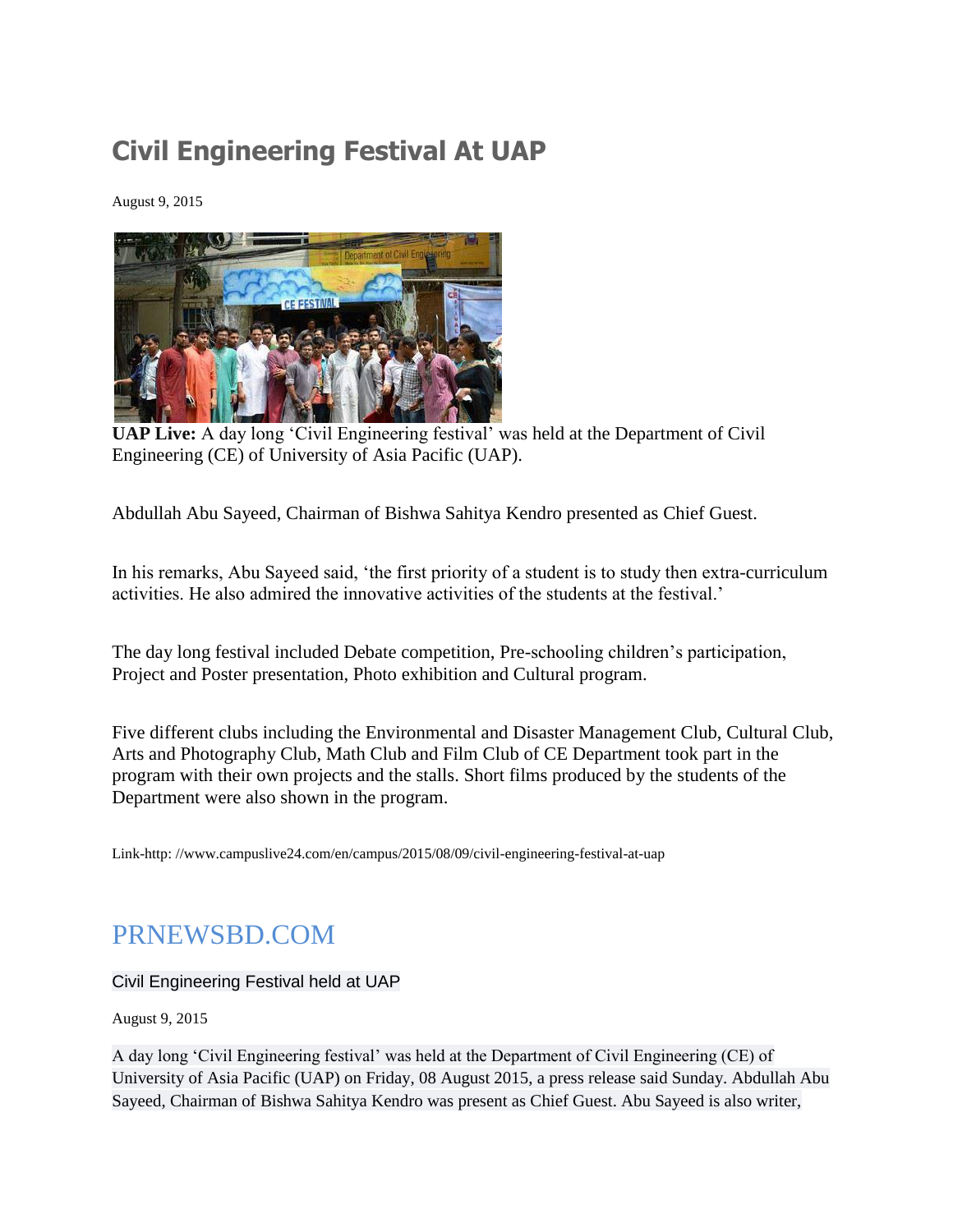television presenter, organizer and activist. In his remarks, Abu Sayeed said, 'the first priority of a student is to study then extra-curriculum activities. He also admired the innovative activities of the students at the festival. The day long festival included Debate competition, Pre-schooling children's participation, Project and Poster presentation, Photo exhibition and Cultural program. Five different clubs including the Environmental and Disaster Management Club, Cultural Club, Arts and Photography Club, Mathe Club and Film Club of CE Department participated the program with their own projects and the stalls. Short films produced by the students of the Department were also shown in the program. Later, Dr. Alamgir Habib, Head, CE and Dr, Iftekhar Anam, faculty distributed prizes among the winners those have named for first three postions in the competition. Among others, Faculty of Department, students and staff were present in the program.

Link-http://prnewsbd.com/11693/civil-engineering-festival-held-at-uap-2/



ইউএপিতে পুরকৌশল বিভাগের দিনব্যাপি উৎসব

August 9, 2015



ইউএপি লাইভ: ইউনিভার্সিটি অব এশিয়া

প্যাসিফিকের (ইউএপি) এর পরকৌশল বিভাগে দিনব্যাপি চতর্থ বারের মত সিই উৎসবের আয়োজন করা হয়।

প্রধান অতিথি হিসেবে অনষ্ঠান উদ্বোধন করেন বিশ্ব সাহিত্য কেন্দ্রের চেয়ারম্যান আবদল্লাহ আব সাইয়ীদ। প্রধান অতিথির বক্তব্যে তিনি বলেন, একজন শিক্ষার্থীর প্রথম এবং প্রধান কাজ হল লেখাপডা। তারপরে সহ-পাঠ্যক্রমের অংশ হিসেবে উৎসব করা।

বিভাগের মোট পাচঁটি ক্লাব এই উৎসবে নিজস্ব কার্যক্রম নিয়ে বিভিন্ন অনুষ্ঠান পরিচালনা করে। এর মধ্যে উল্লেখযোগী হল এনভায়রনমেন্ট ক্লাব, কালচারাল ক্লাব, আর্ট এন্ড ফটোগ্রাফি ক্লাব, ম্যাথ ক্লাব এবং ফিল্ম ক্লাব অংশগ্রহন করে।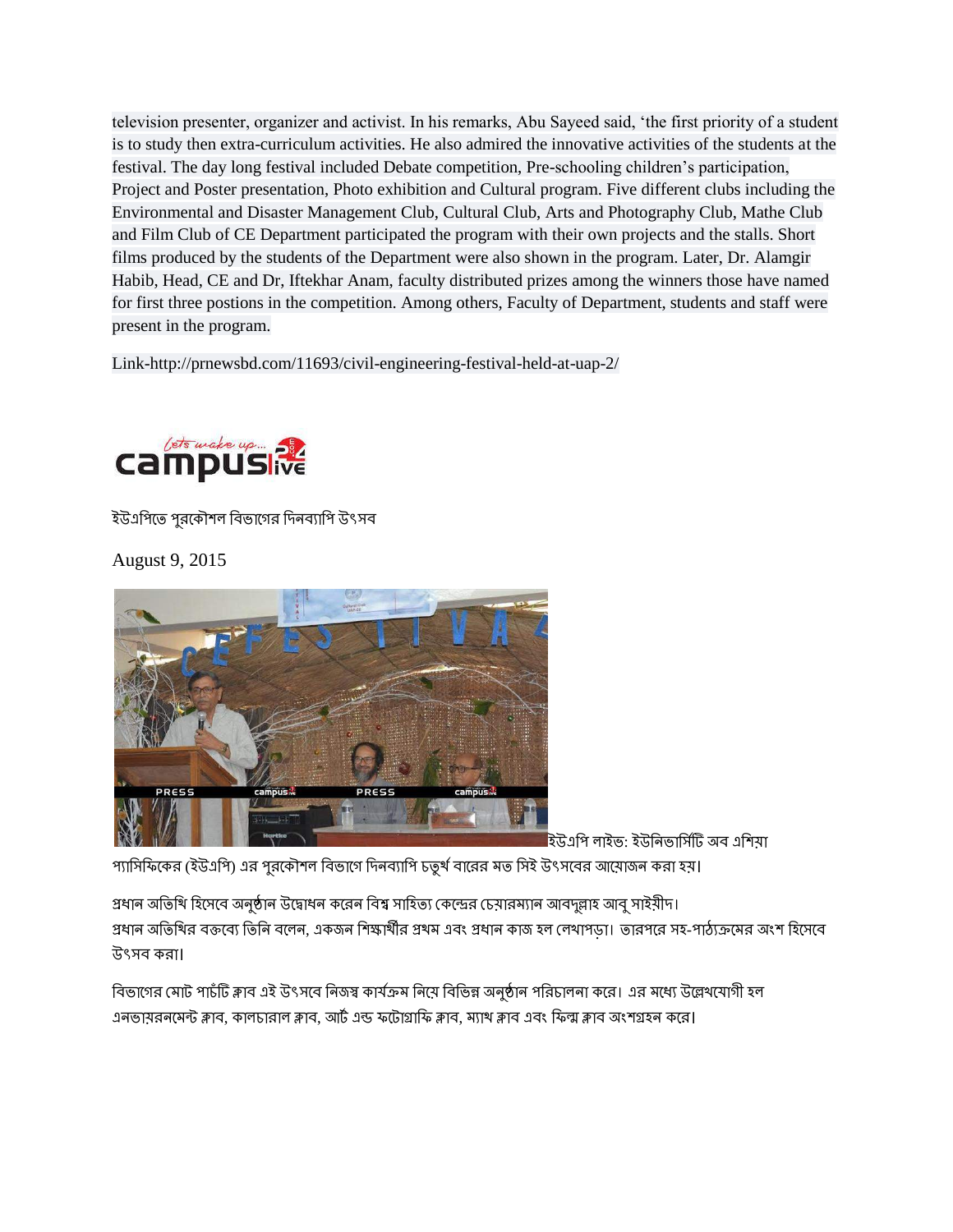

অনুষ্ঠানের শুরুতে ফিল্ম ক্লাবের আয়োজনে বিভাগের

শিক্ষার্থীদের অংশগ্রহনে একটি নাতিদীর্ঘ ডকুমেন্টারি উপস্থাপন করা হয়।

দিনব্যাপী এই আয়োজনে থাকে বিভাগের শিক্ষার্থীদের অংশগ্রহনে কবিতা আবৃত্তি, নাচ, গান, অভিনয়সহ আরো নানান আয়োজন।

অনুষ্ঠানে আরো উপস্থিত ছিলেন পুরকৌশল বিভাগের প্রধান প্রফেসর আলমগীর হাবীব, ড. ইফতেথার আনামসহ বিভাগের শিক্ষক-শিক্ষাৰ্থীবৃন্দ।

Link- See more at:<http://www.campuslive24.com/campus.136770.live24/#sthash.8eMVJLQW.dpuf>



August 9, 2015

ইউএপিতে পুরকৌশল বিভাগের উৎসব



ইউনিভার্সিটি অব এশিয়া প্যাসিফিকের (ইউএপি)

এর পুরকৌশল বিভাগে গত শুক্রবার (৭ আগস্ট ২০১৫) দিনব্যাপি চতুর্থ বারের মত সিই উৎসবের আয়োজন হয়। অনুষ্ঠানের উদ্বোধনী ঘোষণা করেন প্রধান অতিথি এবং বিশ্ব সাহিত্য কেন্দ্রের চেয়ারম্যান আবদুল্লাহ আবু সাইয়ীদ। প্রধান অতিথির বক্তব্যে তিনি বলেন, একজন শিক্ষার্থীর প্রথম এবং প্রধান কাজ হল লেখাপড়া। তারপরে সহ-পাঠ্যক্রমের অংশ হিসাবে উৎসব করা।